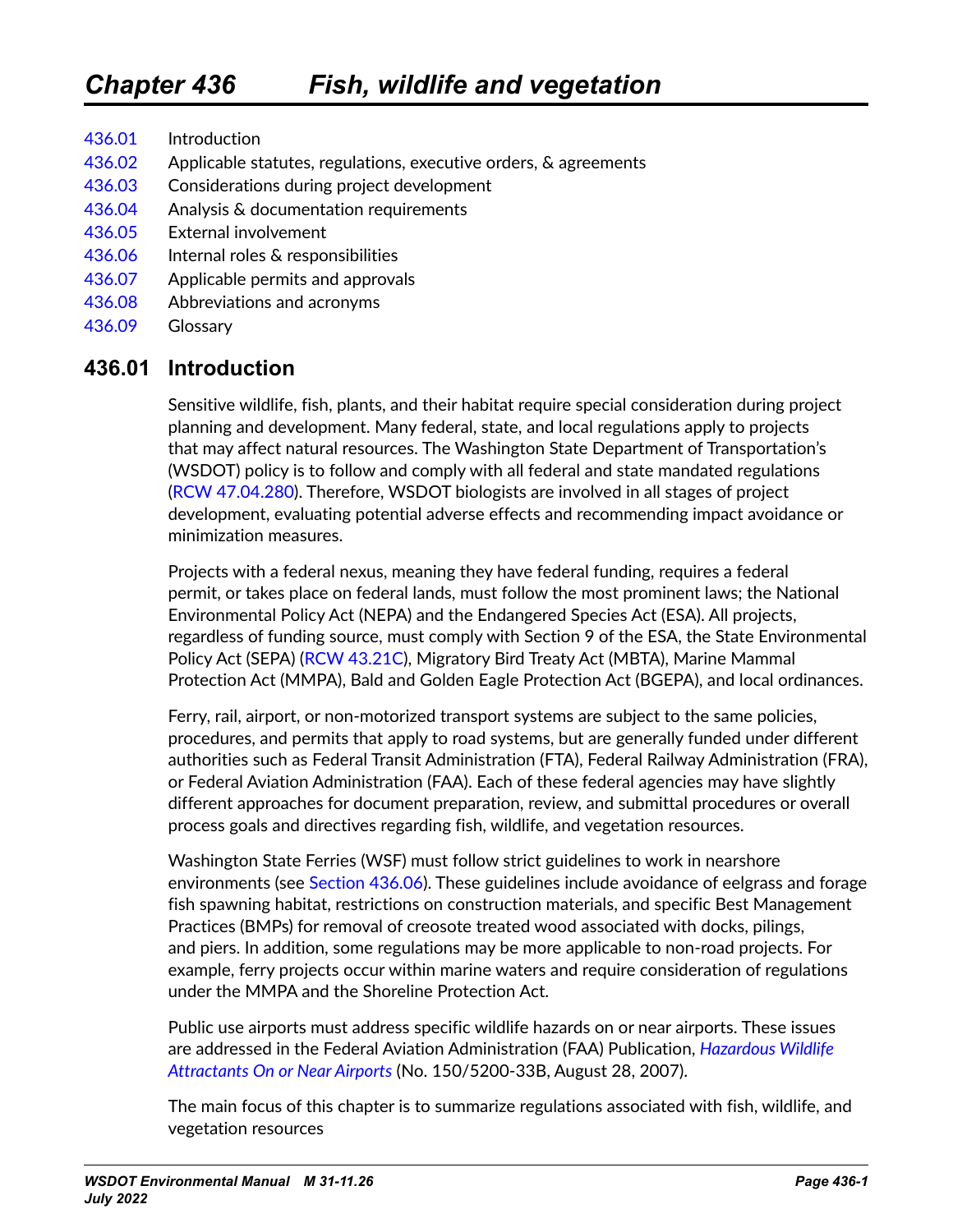# **436.02 Applicable statutes, regulations, executive orders, & agreements**

### *436.02(1) Federal*

- <span id="page-1-0"></span>• 42 United States Code (USC) 4321 National Environmental Policy Act of 1969 (NEPA)
- Endangered Species Act (ESA)
- Fishery Conservation and Management Act (Magnuson-Stevens Act)
- Migratory Bird Treaty Act (MBTA)
- Bald and Golden Eagle Protection Act (BGEPA)
- Marine Mammal Protection Act (MMPA)
- National Forest Management Act
- Northwest Forest Plan

### *436.02(2) State*

- WDFW [RCW 77.12.240](https://apps.leg.wa.gov/RCW/default.aspx?cite=77.12.240)
- [WSDOT State Habitat Connectivity Policy](http://wwwi.wsdot.wa.gov/publications/policies/fulltext/1031.pdf). Executive Order: "Protections and Connections for High Quality Natural Habitats."
- [RCW 47.85.020](https://app.leg.wa.gov/RCW/default.aspx?cite=47.85.020) A streamlining process that requires WSDOT to maintain programmatic agreements and permits, including the Programmatic Biological Assessment and General Hydraulic Project Approvals (HPA). Also implements a multiagency effort with Washington Department of Fish and Wildlife (WDFW) to streamline the HPA permit process for fish passage barrier correction projects.
- WSDOT and WDFW have agreed on HPA application and review procedures through a Memorandum of Agreement (MOA) Concerning Implementation of the Fish and Wildlife Hydraulic Code for Transportation Activities (henceforth referred to as the WDFW-WSDOT Hydraulic Code MOA). This WDFW-WSDOT Hydraulic Code MOA includes information on the Fish Passage Retrofit Program, the Chronic Environmental Deficiency (CED) Program, and deferred mitigation for maintenance and emergency activities.
- [RCW 77.55](https://apps.leg.wa.gov/rcw/default.aspx?cite=77.55) Construction Projects in State Waters WDFW laws for fish screens, fishways, and fish passage.
- [RCW 77.57](https://app.leg.wa.gov/rcw/default.aspx?cite=77.57) Fishways, Flow, and Screening WDFW's laws for HPA permitting.
- [WAC 220-660](https://apps.leg.wa.gov/wac/default.aspx?cite=220-660)  WDFW's Hydraulic Code rules for HPA permits.

# *436.02(3) Local*

<span id="page-1-1"></span>• Local Comprehensive Plans and Critical Area Ordinances (CAO) – For additional details see Chapter 455.

# **436.03 Considerations during project development**

### *436.03(1) Planning*

Sensitive wildlife, fish, plants, and their habitat require special consideration during project planning. Many federal, state, and local regulations apply to projects that may affect natural resources. Some considerations include timing restrictions to avoid or minimize project effects to species, and anticipated time to complete ESA consultation. Based on the location and preliminary nature of the project, many environmental issues can be anticipated. During scoping, the Environmental Coordinator and Project Biologist may be able to determine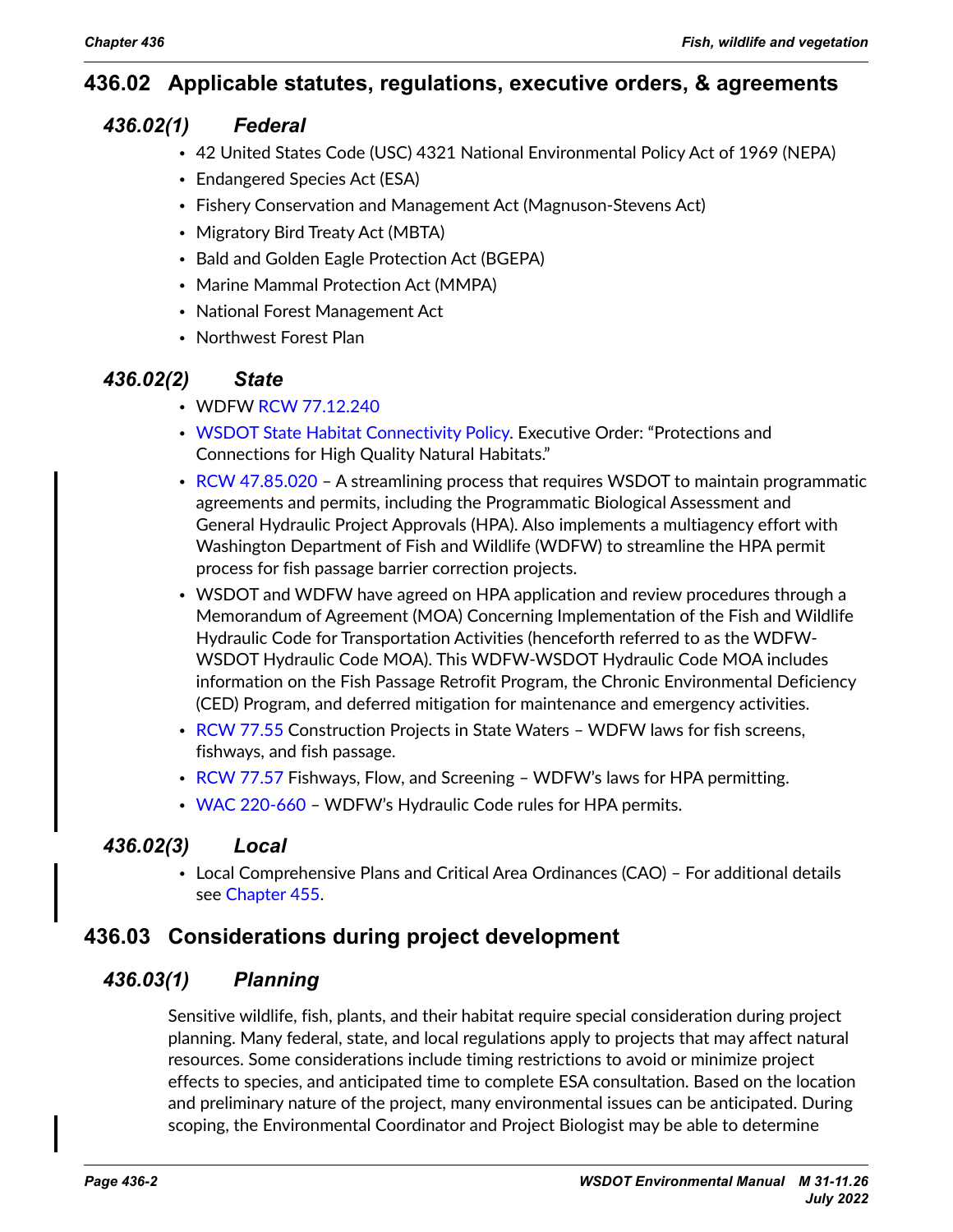whether the project will be covered by a USFWS/NMFS programmatic consultation or will require an individual consultation. Depending on the project, the Fish and Wildlife Program may prepare a Habitat Connectivity memorandum for the region.

# *436.03(2) Scoping*

During the Scoping phase, the Project Biologist will determine those state and federal regulations that will likely apply to the project. Bridge projects often require a bird management plan to comply with the MBTA. Projects with in-water pile driving may require a monitoring plan to determine if predicted noise levels are accurate. In marine waters, projects that generate underwater noise will likely require an MMPA Incidental Harassment Authorization for marine mammals. If your project requires a HPA permit, see if your project qualifies for any existing GHPAs.

# *436.03(3) Design*

The Project Biologist works closely with the Project Engineer obtain details regarding stormwater design, new pollution generating impervious surface, pile driving and other project elements that may affect species and habitats. It is during the Design phase that the Project Biologist conducts early coordination with USFWS/NMFS liaisons. These initial pre-BA meetings are coordinated and facilitated by the Fish and Wildlife Program. The programmatic form or an individual BA are prepared by the biologist during this phase and submitted by the region. The programmatic consistency finding, letter of concurrence, or biological opinion must be received prior to construction.

Many I-4 fish passage and chronic environmental deficiency project qualify for WDFW's Fish Habitat Enhancement Process (FHEP). FHEP is a streamlined process that does not require SEPA or local permits or, except for Floodplain Development permits. WDFW requires applicants to submit a FHEP sponsorship letter and a form for most FHEP projects. However, WDFW does not require FHEP sponsorship letters and FHEP cover sheet for WSDOTsponsored fish passage barrier removal FHEP projects that are on WDFW fish passage list.

If applicable, the biologist must also prepare an MMPA application and receive the IHA prior to construction. Similarly, coordination with the USFWS regarding the MBTA and BGEPA must be completed prior to construction.

# *436.03(4) Construction*

Projects that require in-water work nearly always include work site isolation and moving fish out of the work area. In marine waters, MMPA compliance usually includes marine mammal monitoring. The Project Biologist is responsible for coordinating these efforts. Other requirements may include implementation of bird protection plans and monitoring specific habitat enhancement measures such as large wood placement in a stream. The Project Biologist is responsible for reinitiating ESA consultation if, among other things, the project changes significantly, allocated take limits are exceeded, or when a new species is proposed for listing.

WSDOT activities need to follow the Hydraulic Code in [RCW 77.55](https://app.leg.wa.gov/RCW/default.aspx?cite=77.55) and HPA permit provisions. Details of the Hydraulic Code WAC only apply when the HB includes them within the HPA provisions. If compliance issues arise, WDFW first seeks voluntary compliance when issues arise through education and technical assistance through HPA early coordination, the permit application process, and onsite compliance and technical visits. WDFW can perform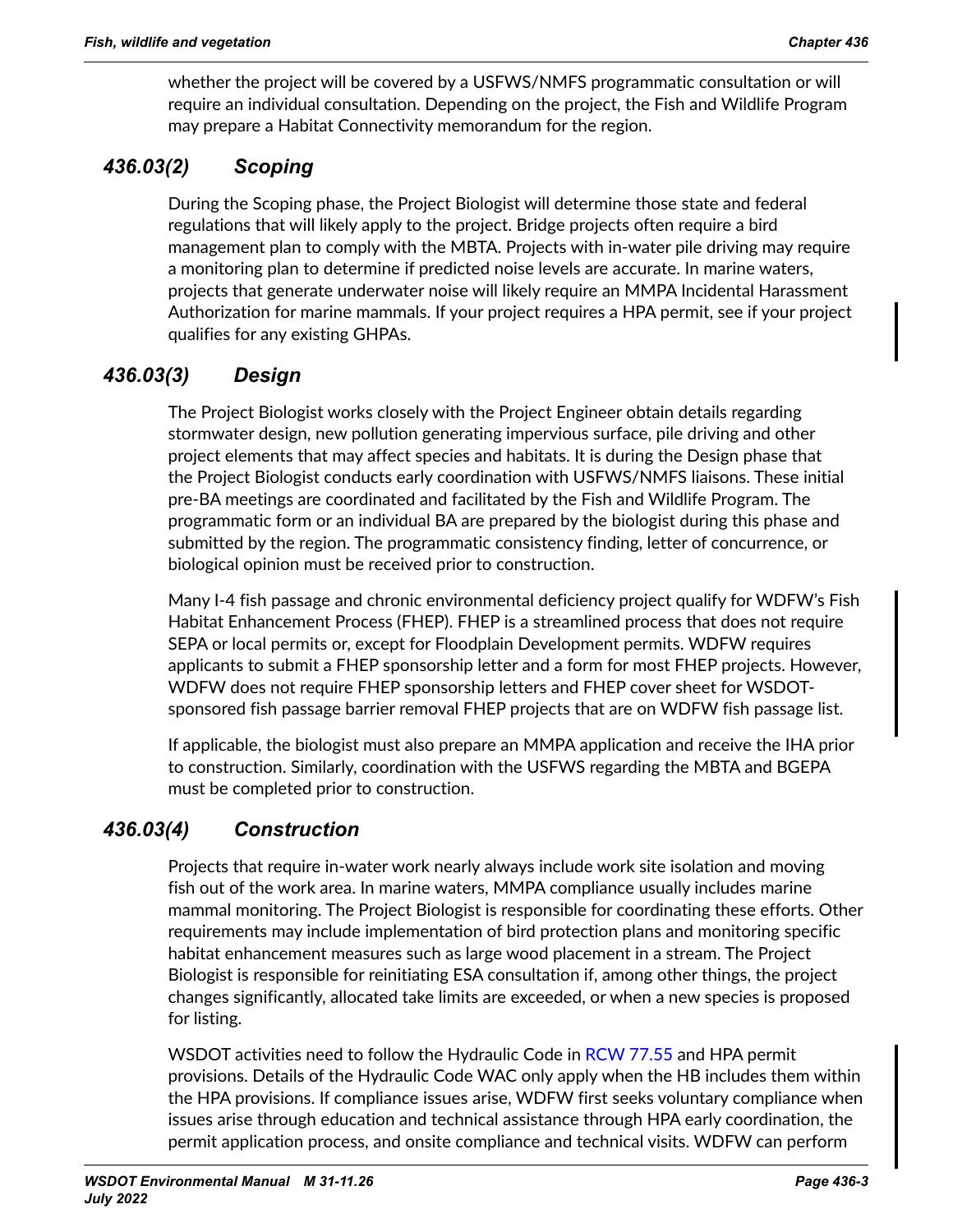compliance inspections without notification (WDFW-WSDOT Hydraulic Code MOA). When voluntary compliance does not occur, WDFW may use a range of increasingly strict enforcement rules which ranges from issuing notices of correction and stop work orders to penalties. Additional details about these tools are available in [WAC 220-660-480.](https://app.leg.wa.gov/WAC/default.aspx?cite=220-660-480)

WDFW's HPA Compliance Program complements WSDOT's existing Environmental Compliance Assurance Procedure (ECAP) process. Our agencies have a long history of working well together when non-compliance issues arise during construction and maintenance activities. We anticipate this will continue as WSDOT staff continue to follow ECAP and closely collaborate with WDFW when potential HPA non-compliance issues arise.

# *436.03(5) Maintenance and Operations*

In some situations, a Maintenance activity may require a separate ESA consultation and other environmental permitting. Maintenance activities that may affect freshwater habitats are usually covered under the 4(d) rule. In terrestrial areas where potential disturbance to listed species may occur, the Fish and Wildlife Program has prepared species specific BMPs that avoid or minimize impacts to sensitive wildlife and vegetation. There are no Operations phase requirements for Fish, Wildlife, and Vegetation.

# **436.04 Analysis & documentation requirements**

<span id="page-3-0"></span>This section describes analysis and documentation requirements based on regulatory requirements. Determine level of detail based on complexity/size of project, expected severity of impacts, and potential for public controversy.

## *436.04(1) Analysis & documentation for NEPA*

NEPA, [42 USC 4321,](http://www.law.cornell.edu/uscode/text/42/4321) requires that all major actions sponsored, funded, permitted, or approved by federal agencies undergo planning to ensure that environmental considerations such as impacts related to fish and wildlife are given due weight in decision making. Federal implementing regulations are at [23 CFR 771](https://www.ecfr.gov/cgi-bin/text-idx?SID=176ccb4fc8658de5ce8fcb1e71b464ed&mc=true&node=pt23.1.771&rgn=div5) (FHWA) and [40 CFR 1500-1508](http://www.ecfr.gov/cgi-bin/text-idx?SID=96667044570b73ee064add0a4afa51f1&c=ecfr&tpl=/ecfrbrowse/Title40/40cfrv34_02.tpl) (NEPA). WSDOT's policy is to follow all guidance and direction provided by the federal lead agency on NEPA related documents. The analysis of impacts to fish, wildlife and vegetation can be recorded directly in the project's environmental document. In rare cases when warranted by the nature of the project, the analysis can be documented in separate Fish, Wildlife, and Vegetation [discipline reports](https://www.wsdot.wa.gov/environment/technical/disciplines/fish-wildlife/policies-procedures/nepa-sepa-fish-wildlife-eval). Templates and checklists provide document requirements for WSDOT projects. For additional details on NEPA procedures see Chapters 400 and 412.

# *436.04(2) Analysis & documentation for SEPA only (No federal nexus)*

WSDOT typically documents SEPA as part of the NEPA documentation when both NEPA and SEPA are required. Find step-by-step guidance for compliance with SEPA rules in the Washington State Department of Ecology's (Ecology) [SEPA Handbook](https://fortress.wa.gov/ecy/publications/documents/98114.pdf). For additional details Chapter 400.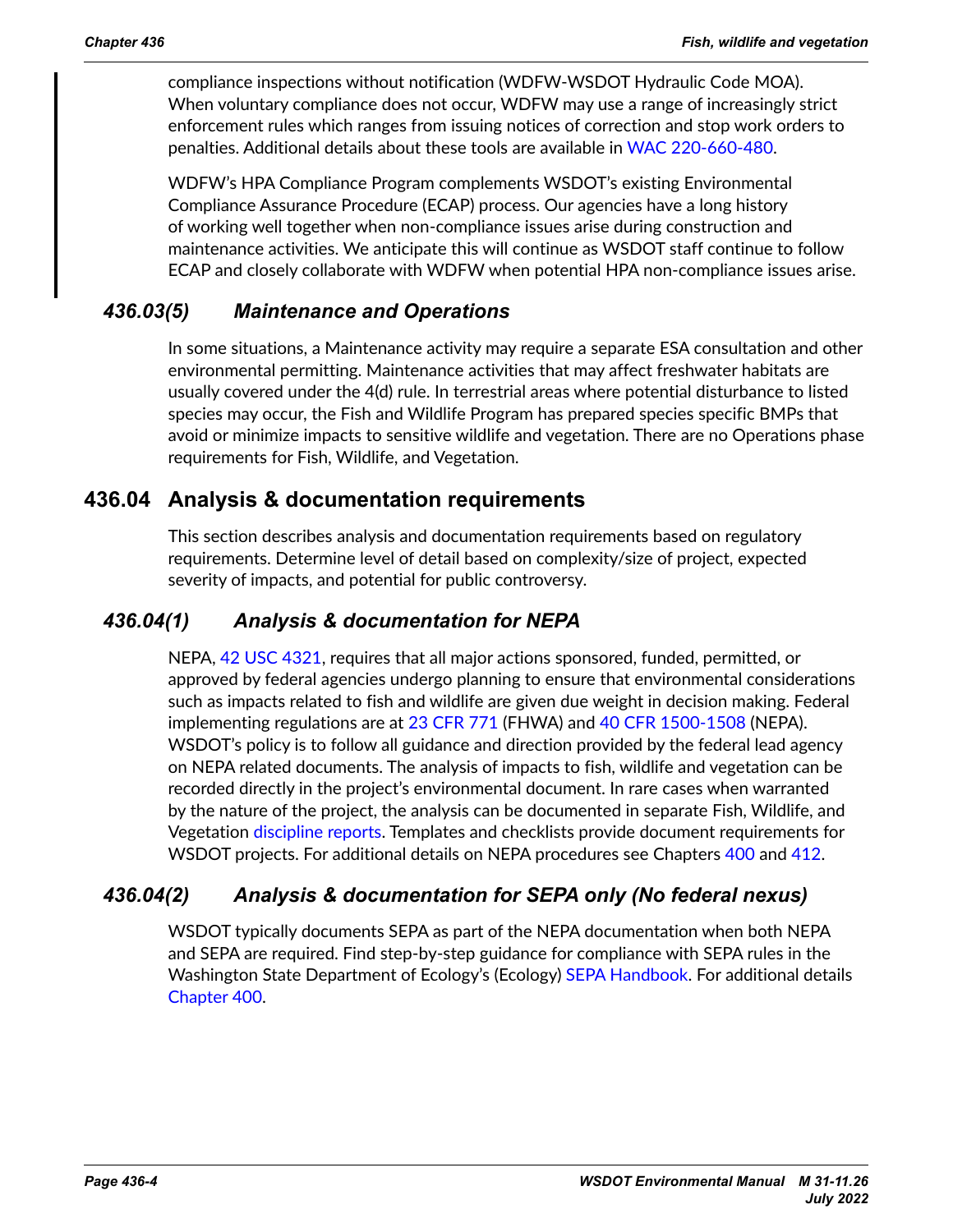# *436.04(3) Analysis & documentation for ESA*

Both the state and federal agencies regulate threatened and endangered species in Washington. WSDOT complies with the ESA, which is administered by the National Marine Fisheries Service (NMFS) and U.S. Fish and Wildlife Service (USFWS). The USFWS is primarily responsible for terrestrial and freshwater species, while NMFS responsibilities lie mainly with marine wildlife and anadromous fish. Significant sections of the Act include:

• **Section 4** of the ESA allows for the listing of species as threatened or endangered based on habitat loss or degradation, over utilization, disease or predation, inadequacy of existing regulation mechanisms, or other human caused factors. Section 4(d) allows for the promulgation of regulations to provide for the protection and conservation of listed species. It may allow for "take" of threatened species.

In July 2000, NMFS adopted a rule under Section 4(d) of the ESA (65 FR 42422), which allows take of threatened fish species. Under this rule, the take prohibition is not applied to threatened species when the take is associated with one of NMFS's 13 approved programs or limits. The 13 limits can be considered exceptions to the 4(d) take prohibition. NMFS has determined that these programs, activities, and criteria contribute to species conservation and therefore it is not necessary to impose take prohibitions. NMFS updates the rule to include new species listed as threatened. The rule applies to any agency, authority, or private individual subject to U.S. jurisdiction that applies for coverage under the rule. In 2003, WSDOT applied for and received approval as part of the Regional Road [Maintenance Program \(RRMP\)](https://wsdot.wa.gov/construction-planning/protecting-environment/regional-roadside-maintenance) for take exception under the 4(d) rule.

WSDOT's routine, unscheduled, and emergency/disaster maintenance activities are covered under the Routine Road Maintenance limit along with 29 other cooperating agencies. The program defines general practices (such as adaptive management, monitoring, and training) and specific Best Management Practices that WSDOT uses to avoid adverse effects to aquatic environments.

• **Section 7** of the ESA requires each federal agency to ensure actions it carries out, authorizes, permits, or funds do not jeopardize the continued existence of any threatened or endangered species. It describes consultation procedures and conservation obligations.

All projects with a federal nexus are subject to Section 7 of the ESA and an analysis is required to ensure compliance with the ESA. The project biologist – either a WSDOT biologist or a consulting biologist – conducts a preliminary evaluation to determine the level of project effects on listed species or designated critical habitat. Depending on the level of effect, preparation of a ["no effect" letter](https://wsdot.wa.gov/engineering-standards/environmental-guidance/endangered-species-act-essential-fish-habitat) or a biological assessment (BA) will be required. Templates are required for projects with FHWA as the lead action agency. WSDOT has developed extensive guidance and protocols for [ESA Section 7 Compliance](https://wsdot.wa.gov/engineering-standards/environmental-guidance/endangered-species-act-essential-fish-habitat).

There are three primary types of documentation that can be completed: No Effect Letter or Assessment, Programmatic Biological Assessment, or Individual Biological Assessment. For each listed species evaluated, a BA must arrive at one of three conclusions:

- The action will have "no effect" on the species.
- The action "may affect, not likely to adversely affect" the species.
- The action "may affect, likely to adversely affect" the species.

BAs prepared for WSDOT must follow [specific guidance](https://wsdot.wa.gov/engineering-standards/environmental-guidance/endangered-species-act-essential-fish-habitat) developed through cooperative agreements and in collaboration with FHWA, NMFS, and USFWS. The guidance standardizes analyses, improves consistency and facilitates quality control reviews. The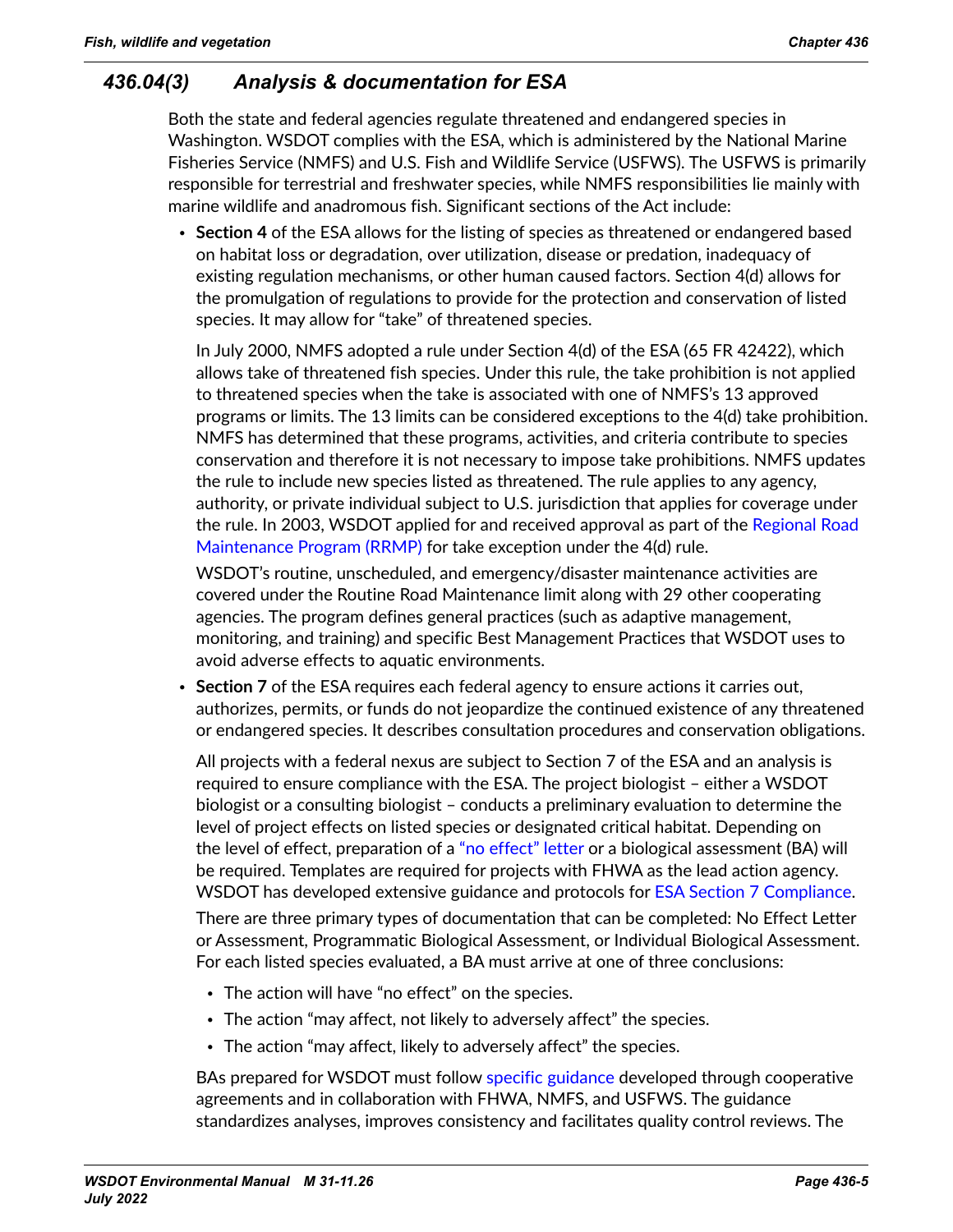guidance is updated regularly and the website should be checked regularly for current guidance. Guidance includes:

- [BA Preparation Seminars](https://wsdot.wa.gov/engineering-standards/environmental-guidance/endangered-species-act-essential-fish-habitat) taught regularly by WSDOT.
- Consulting biologists on contract with WSDOT must be [qualified to write BAs](https://wsdot.wa.gov/engineering-standards/environmental-guidance/endangered-species-act-essential-fish-habitat) for WSDOT.
- Required methods for [analyzing the effects of stormwater](https://wsdot.wa.gov/sites/default/files/2021-10/Env-FW-BA_ManualCH17.pdf) on ESA listed fish species.
- Identifying the extent of [aquatic and terrestrial noise effects.](https://wsdot.wa.gov/sites/default/files/2021-10/Env-FW-BA_ManualCH07.pdf)
- Required method for analyzing [delayed consequences](https://wsdot.wa.gov/sites/default/files/2021-10/Env-FW-BA_ManualCH10.pdf) of a project.

BAs are submitted to the appropriate Service (USFWS or NMFS) depending on the species addressed. A non-federal agency (such as WSDOT) designated by a federal action agency may submit a BA for informal consultation. During informal consultation, the Service reviews the BA and ascertains if they concur with the effect determination conclusions. If the agency concurs in writing, then no further consultation is needed. The agency may request additional information before giving concurrence and the project biologist should respond to such requests within two weeks. However, if the Service does not concur with the effect determinations, the consultation enters formal consultation at the request of the federal action agency.

Formal consultation involves a "may affect, likely to adversely affect" determination for one or more listed species or designated critical habitats. Formal consultation packages are submitted to the Service(s) by the federal action agency (i.e., FHWA, FTA, U.S. Army Corps of Engineers). During formal consultation, NMFS/USFWS may recommend modifications to eliminate or reduce adverse effects. If effects can be reduced to an insignificant or discountable level, then consultation proceeds informally. Formal consultation ends when NMFS/USFWS issues a biological opinion (BO). The ESA mandates that BOs be completed within 135 days, although extensions are possible at the request of the consulting Service. However, formal consultations typically take much longer (averaging 300 days or more) and this timeline should be factored into project schedules. Questions on current consultation timelines can be directed to the Environmental Services Office [Fish and Wildlife Program.](mailto:mailto:jeff.dreier%40wsdot.wa.gov?subject=)

• **Section 9** of the ESA prohibits a "take" of listed species. "Take" is defined as to "harass, harm, pursue, hunt, shoot, wound, kill, capture, or collect or attempt to engage in such conduct" (1532(18)). Through regulations, the term "harm" is defined as "an act which actually kills or injures wildlife. Such an act may include significant habitat modification or degradation where it actually kills or injures wildlife by significantly impairing essential behavioral patterns, including breeding, feeding, or sheltering." Section 4(d) of the ESA allows for each service (USFWS and NMFS) to develop special rules (4(d) rules) to conserve species listed as threatened. These protections allow some take of threatened species that does not interfere with survival and recovery.

Section 4(d) protective rules for threatened species may apply Section 9 take prohibitions to threatened species. There may be an "exception" from the prohibitions if a program adequately protects listed species. In other words, the 4(d) rule can "limit" the situations to which the take prohibitions apply. Many of WSDOT maintenance activities are covered under existing Section 4(d) rules. All projects are required to conduct an ESA review. If during the review it appears that incidental take cannot be avoided, the project will be modified or a federal nexus identified for Section 7 consultation.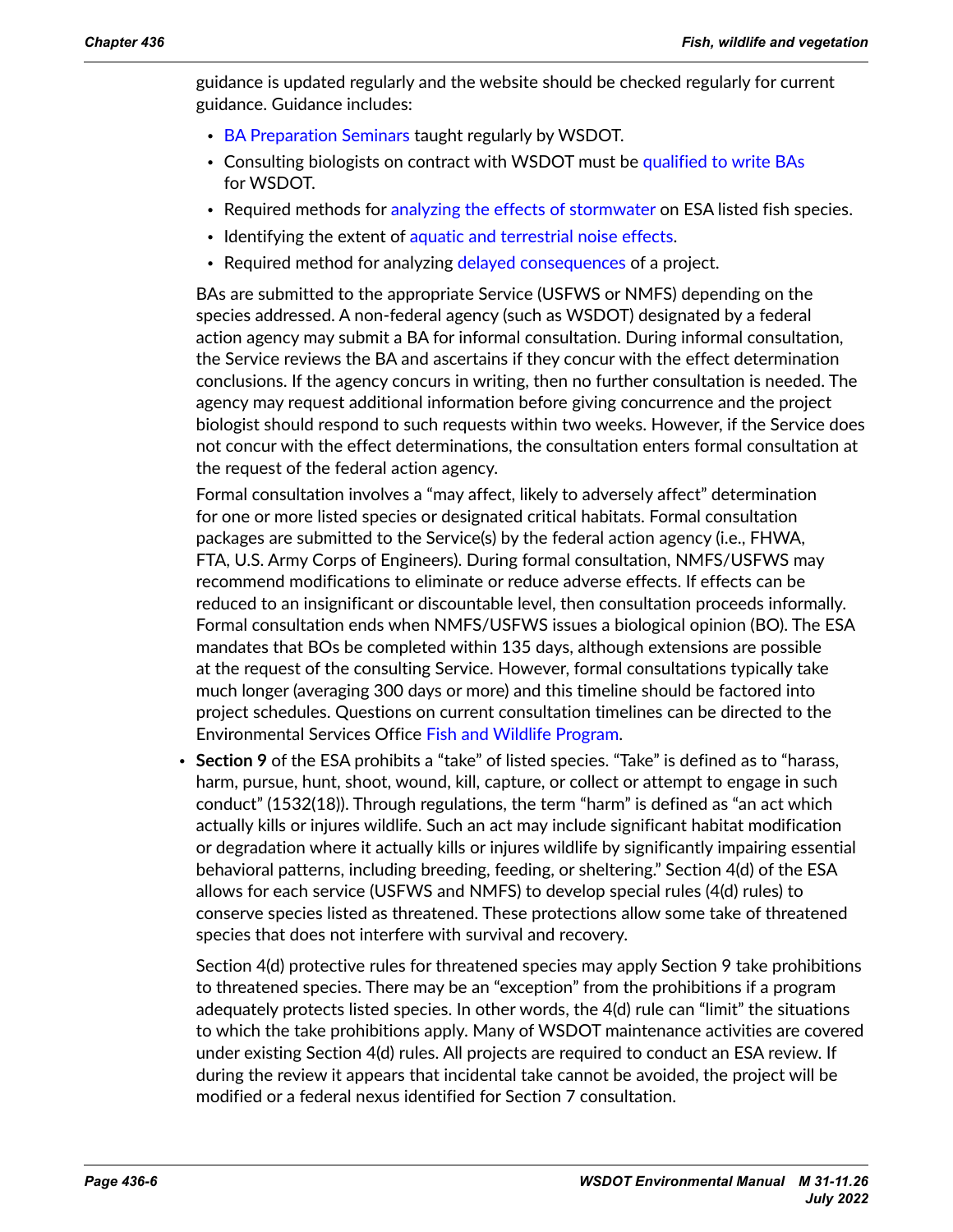- **Section 10** of the ESA lays out guidance on permits that may be issued to authorize "take" as defined in Section 9.
	- **–** Section 10(a)1(A) allows permits for take of listed threatened or endangered species for scientific research or purposes of propagation or survival.
	- **–** Section 10(a)1(B) allows permits for incidental take of threatened or endangered species through the development and approval of Habitat Conservation Plan (HCP).

WSDOT has made ESA compliance an agency wide priority. Therefore, all WSDOT projects are required to comply with Section 9 of the ESA (prohibited acts). If the project has a federal nexus, such as federal funding, permitting, or is on federal lands, it is also subject to Section 7 of the ESA. Projects located on lands covered by an HCP must comply with rules defined in the plan. Standard maintenance operations are covered under Section 4(d) Rules for fish species under NMFS jurisdiction.

WSDOT identifies potential effects to listed or proposed species and critical habitats associated with a proposed action and then attempts to avoid, minimize, or eliminate these effects. For some actions, WSDOT conducts preliminary environmental reviews to identify likely effects early in the project design. This approach allows for design adjustments if effects to listed or proposed species or critical habitats are identified.

### **Analysis & documentation for MMPA**

The [Marine Mammal Protection Act](https://www.fisheries.noaa.gov/national/marine-mammal-protection/marine-mammal-protection-act) establishes responsibilities for conservation and management to protect marine mammals. It establishes a moratorium on the taking and importation of marine mammals and marine mammal products. The MMPA defines "take" as "to hunt, harass, capture, or kill" any marine mammal or attempt to do so. WSDOT projects that involve marine waters, as well as the Columbia River up to Bonneville Dam, must consider potential effects of project activities and operation on marine mammals. If a project will impact marine mammals, a permit request for incidental harassment may be required from NOAA. Contact the Environmental Services Office [Fish and Wildlife Program](mailto:kelly.mcallister%40wsdot.wa.gov?subject=) for additional information and guidance.

### **Analysis & documentation for MBTA and BGEPA**

Two federal regulations administered by the USFWS mandate WSDOT's responsibilities to minimize impacts to protected bird species.

The [Migratory Bird Treaty Act \(MBTA\)](http://www.fws.gov/laws/lawsdigest/migtrea.html) makes it unlawful to take, import, export, possess, sell, purchase, or barter any migratory bird, with the exception of the taking of game birds during established hunting seasons. The law also applies to feathers, eggs, nests, and products made from migratory birds. This law is of particular concern when birds nest on bridges, buildings, signs, illumination, and ferry dock structures. WSDOT has developed guidance on avoiding active nests during highway construction, bridge maintenance, bridge inspection, and other relevant activities to ensure compliance with the MBTA. See Regional or Headquarters biology staff on how to proceed if guidance is necessary.

The [Bald and Golden Eagle Protection Act](https://www.fws.gov/birds/management/managed-species/bald-and-golden-eagle-information.php) (BGEPA), similar to the MBTA, makes it unlawful to take, import, export, sell, purchase, or barter any bald or golden eagle, their parts, products, nests, or eggs. "Take" includes pursuing, shooting, poisoning, wounding, killing, capturing, trapping, collecting, molesting, or disturbing eagles. All WSDOT projects must comply with the BGEPA. To avoid potential disturbance to bald eagles, the National Bald Eagle Management Guidelines (guidelines) provide recommendations that will likely avoid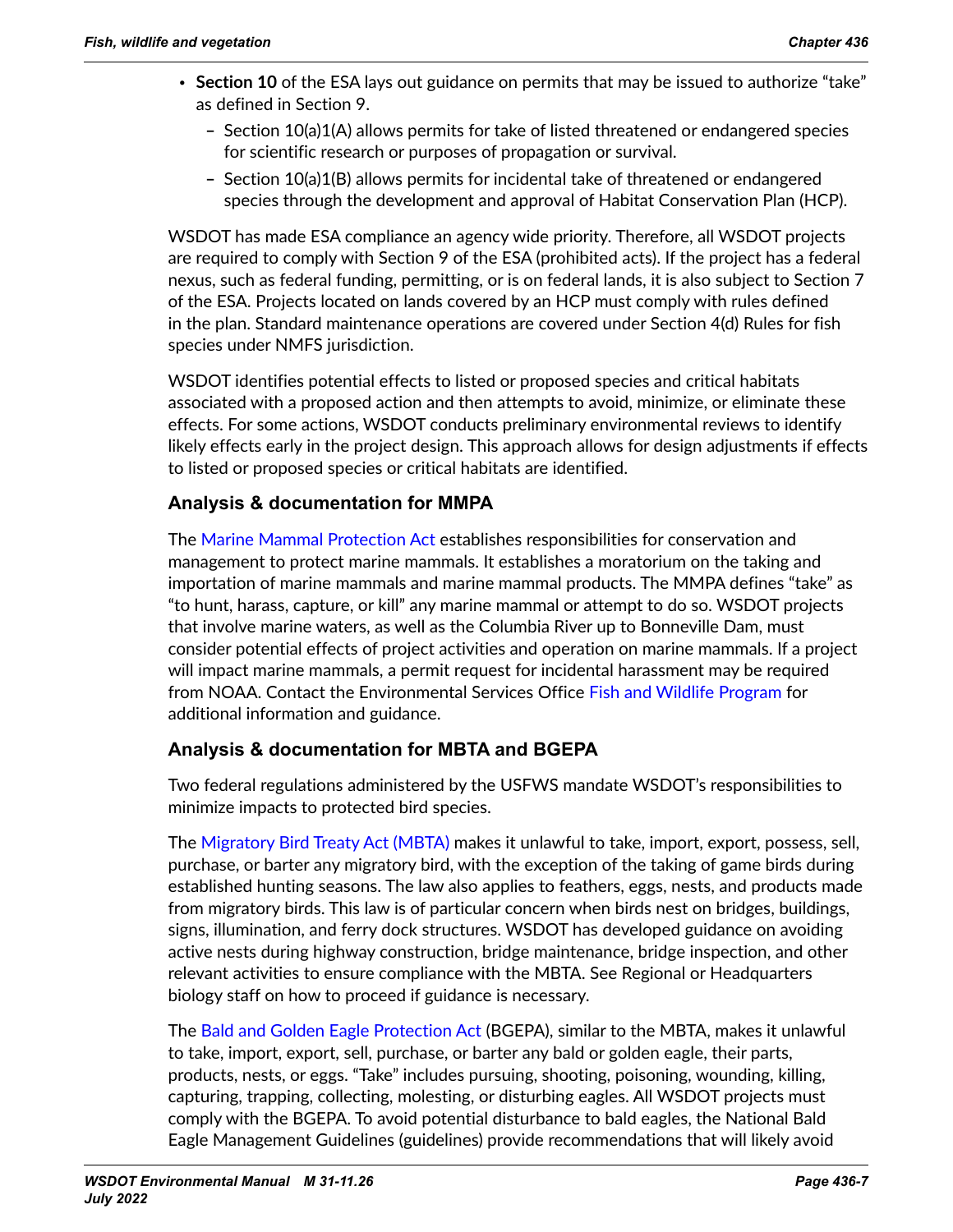take for a list of activities. WSDOT biologists and consultants address compliance with the BGEPA through a [Bald Eagle form](http://www.wsdot.wa.gov/sites/default/files/2017/10/10/Env-FW-BaldEagleForm.doc) that documents compliance with the National Bald Eagle Management Guidelines. If take is unavoidable, contact regional or headquarters biologists on how to proceed.

State law also requires authorization to handle, kill, or collect wildlife of the state. The Washington State Department of Fish and Wildlife (WDFW) administers this law under [RCW 77.12.240](http://apps.leg.wa.gov/rcw/default.aspx?cite=77.12.240) and applies to all wildlife. If you believe your project may require take of state wildlife, including birds, amphibians, reptiles, invertebrates, and mammals, contact the Environmental Services Office [Fish and Wildlife Program.](mailto:mailto:jeff.dreier%40wsdot.wa.gov?subject=)

#### **Analysis & documentation for Fishery Conservation and Management Act (Magnuson-Stevens Act)**

Under the Fishery Conservation and Management Act of 1976, NMFS was given legislative authority to regulate the fisheries of the United States. In 1996, this Act was amended to emphasize the sustainability of the nation's fisheries and create a new habitat conservation approach called [Essential Fish Habitat](http://www.habitat.noaa.gov/protection/efh/index.html) (EFH). In 1999 and 2000, the Pacific Fishery Management Council (PFMC) added provisions for the protection of EFH to three Fishery Management Plans (Coastal Pelagics, Groundfish, and Pacific Coast Salmon) in the Pacific Northwest. Federal agencies, and agencies working on their behalf, must consult with the NMFS on all activities, or proposed activities, authorized, funded, or undertaken by the agency that have or may have an adverse effect to EFH. The WSDOT *[Biological Assessment](https://wsdot.wa.gov/engineering-standards/environmental-guidance/endangered-species-act-essential-fish-habitat)  [Preparation Manual](https://wsdot.wa.gov/engineering-standards/environmental-guidance/endangered-species-act-essential-fish-habitat)* contains a chapter detailing WSDOT procedures for completing EFH consultations with NMFS.

#### **Construction in State Waters**

A Memorandum of Agreement (MOA) between WSDOT and WDFW addresses transportation construction work in state waters. The purpose of the MOA is to establish and promote mutual agreement of the needs and mandates of the respective agencies, to facilitate the consistent and efficient administration of Hydraulic Project Approvals (HPAs) for transportation projects under [RCW 77.55](http://apps.leg.wa.gov/rcw/default.aspx?cite=77.55) (Construction Projects in State Waters), and [WAC 220-660](http://apps.leg.wa.gov/WAC/default.aspx?cite=220-110) (Hydraulic Code Rules); to ensure that fish passage at transportation projects is facilitated through [RCW 77.57](http://apps.leg.wa.gov/rcw/default.aspx?cite=77.57) (Fishways, Flow, and Screening); and facilitate the implementation of the WSDOT Chronic Environmental Deficiency Program.

# **436.05 External engagement**

# *436.05(1) Working on Public Lands*

<span id="page-7-0"></span>Specific regulations apply to projects located on public lands. These projects may include a federal nexus as described previously, or not. In either case, public land managers (US Forest Service (USFS), Bureau of Land Management (BLM), Washington State Department of Natural Resources (DNR), National Park Service (NPS), and others) may require additional review to meet their regulatory obligations and mission goals. WSDOT policy encourages coordination and cooperation with public land agencies and adherence to their regulations.

[National Forest Management Act](http://www.fs.fed.us/emc/nfma/index.htm) (NFMA, 16 USC 1604 (g)(3)(B)) requires the Secretary of Agriculture to assess forest lands, develop a management program based on multiple use, sustained-yield principles, and implement a resource management plan for each unit of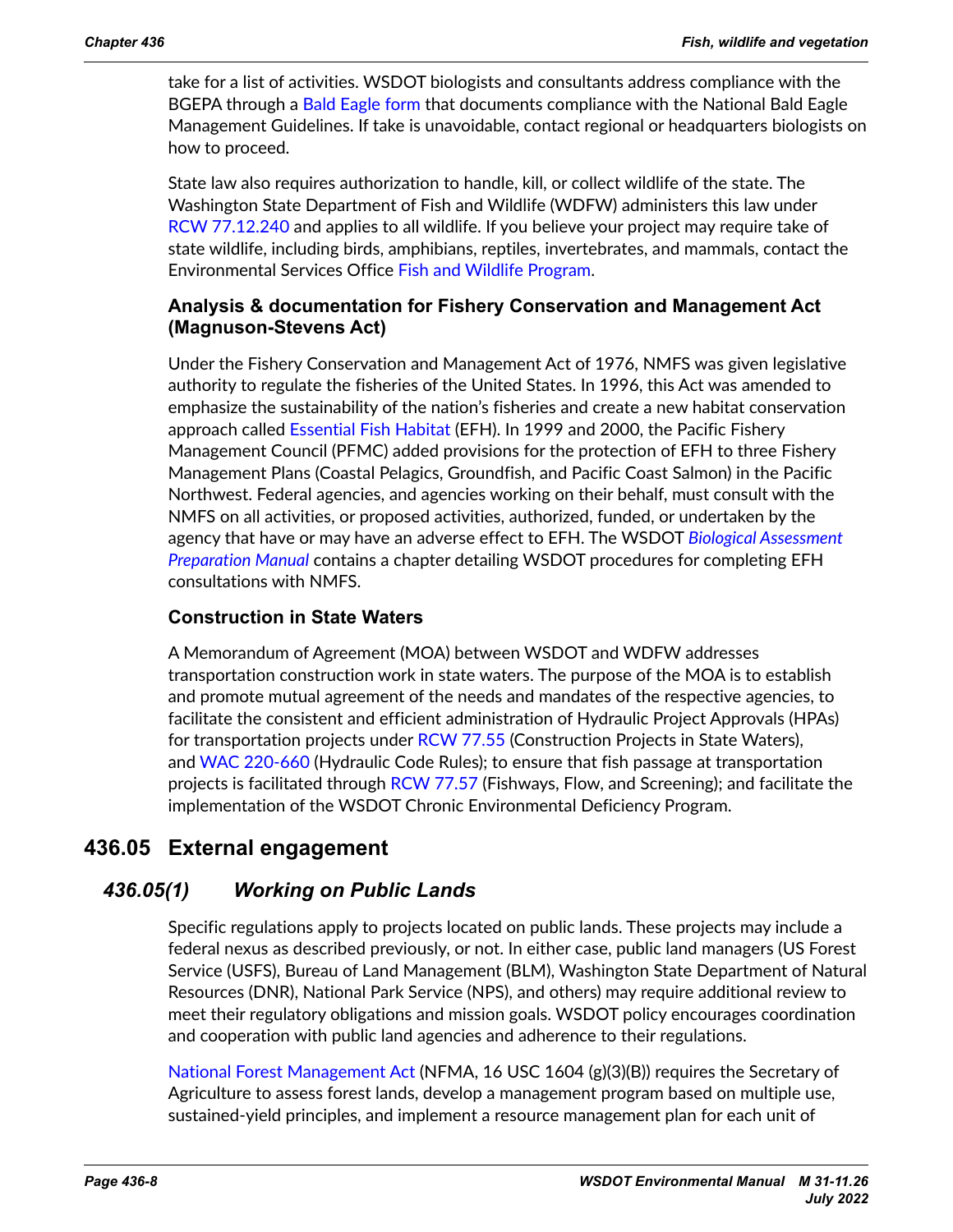the National Forest System. The [NFMA](http://www.fs.fed.us/emc/nfma/index.htm) applies directly to lands administered by the USFS, but also provides direction for BLM land management plans. The BLM and USFS have integrated NEPA requirements with their land management regulations. In 2008, the USFS implemented new planning rules that offer a more strategic approach to land management plan development, amendment, and revision, as well as expanded public involvement.

The USFS has developed forest specific "forest plans" which identify "species of concern" found within each forest. Species lists are comprised of several categories of species such as federally listed species, USFS sensitive species, survey and manage species, and state listed species. Forest plans can cover a wide range of species (mollusks, lichens, mammals, and others). Individual forest staff or regional foresters decide which designated species to include on its species of concern list. Project requirements are associated with species ranking. However, actions on federal land must always comply with the ESA (see [Section 436.03\)](#page-1-1).

[Northwest Forest Plan \(NWFP\)](https://www.fs.usda.gov/detail/r6/landmanagement/planning/?cid=fsbdev2_026990) is a management plan affecting federal forest lands within the range of the northern spotted owl in western Washington, Oregon, and northern California. The standards and guidelines set forth in this plan supersede any existing forest plans within the range of the spotted owl. All WSDOT projects occurring on federal forest lands within the range of the northern spotted owl must follow the standards and guidelines within the [NWFP.](https://www.fs.usda.gov/detail/r6/landmanagement/planning/?cid=fsbdev2_026990)

WSDOT projects that involve federal forest lands must comply with regulations under the NFMA and the NWFP. The USFS policy (FSM 2670.32) states that all programs and activities will be reviewed in a Biological Evaluation (BE) to determine the potential effect of such proposed activities on sensitive species. Guidance for developing BEs is located in the [USFS Manual](http://www.fs.fed.us/r6/sfpnw/issssp/documents/ag-policy/19950623-fsm-2670-2671.txt) or the [BLM Policy Manual](http://www.fs.fed.us/r6/sfpnw/issssp/documents/ag-policy/20010119-blm-6840-manual-final1.pdf). In most cases, WSDOT BA formats and programmatic documents can meet USFS and BLM requirements by adding in information on sensitive species. Further, the policy states that impacts of such activities must be avoided or minimized and any permitted activities must not result in a loss of viability or create significant trends towards Federal listing. Similar to the USFS policy, the BLM Manual 6840 describes policy regarding special status species on BLM lands. Lists of special status and sensitive species for USFS and BLM as well as recent policy can be obtained from the [Interagency Special Status/Sensitive Species Program](https://www.fs.fed.us/r6/sfpnw/issssp/).

The regional or state office of the federal agency responsible for the affected federal lands should be contacted to obtain a species of concern (special status or sensitive) list, information on necessary surveys and other guidance on needed documentation. Depending on the federal land ownership, this could include, but is not limited to, coordination with BLM, USFS, or NPS. Before any ground disturbing activity can occur, surveys may be required for each managed species that may be present in the project area.

# *436.05(2) Working on Tribal Lands*

Projects on tribal lands may be subject to tribal laws that regulate fish, wildlife, and habitat. Projects not on tribal land could affect treaty reserved resources or species of tribal significance. The appropriate tribal biologist should be contacted to discuss any regulations that may apply to the project. Contact the [WSDOT Tribal Liaison](mailto:megan.cotton%40wsdot.wa.gov?subject=) for more information or guidance.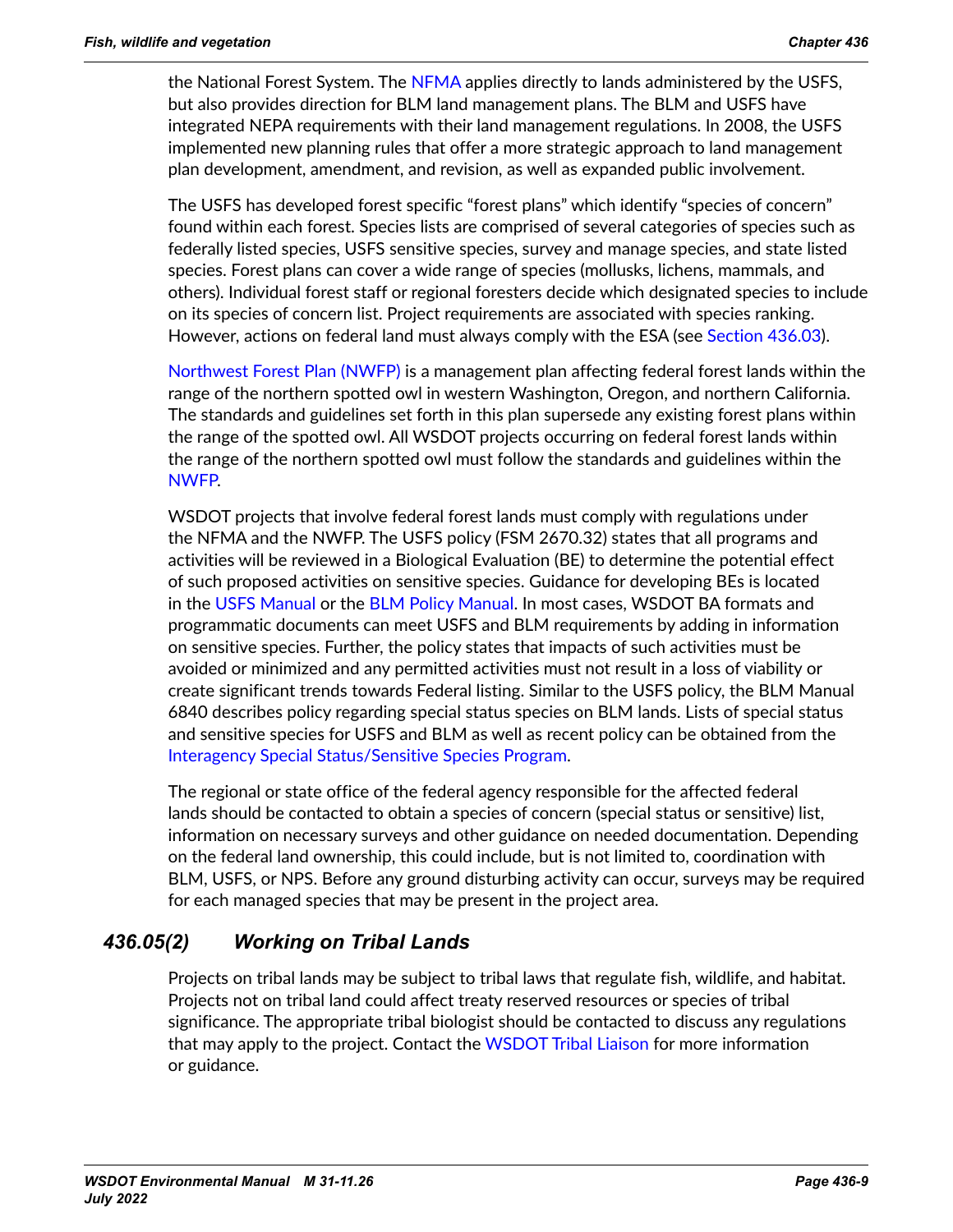# **436.06 Internal Roles and responsibilities**

# *436.06(1) Project Engineer*

<span id="page-9-0"></span>The Project Engineer provides a detailed project description to the Project Biologist.

# *436.06(2) Project Environmental Office*

The Project Environmental Office is responsible for preparing HPA permit applications and HPA commitments, and resolving HPA issues.

## *436.06(3) Project Biologist*

The project biologist can be either a WSDOT biologist or consultant. The project biologist conducts early coordination with state and federal agencies, works with the Project Engineer in addressing and minimizing environmental issues associated with the project, and prepares and submits environmental documents. This role requires a thorough understanding of ESA, MMPA, MBTA, and other federal and state regulations, and detailed knowledge of species biology.

# *436.06(4) Region/Mode Lead Biologist*

The Lead Biologist provides technical assistance to project biologists and conducts quality assurance and quality control for all environmental documents.

# *436.06(5) ESO Permitting Compliance Program*

The Permitting Compliance Program manages the HPA program including GHPAs.

### *436.06(6) ESO Fish and Wildlife Program*

The Fish and Wildlife Program facilitates early coordination meetings between the Project Biologist, Project Engineer and USFWS/NMFS liaisons. The Program provides technical assistance throughout the process and conducts additional quality assurance and quality control services.

# *436.06(7) ESO Liaison Program*

<span id="page-9-1"></span>The Liaison Program provides technical assistance early in the ESA consultation process, ensuring that the Project Biologist has addressed all ESA concerns prior to document submittal.

# **436.07 Applicable permits & approval process**

# *436.07(1) Federal*

**Endangered Species Act (ESA) –** If a project may affect a proposed or listed species, or proposed or designated critical habitat, WSDOT must obtain a Letter of Concurrence, Biological Opinion, or Programmatic Consistency Finding from the USFWS or NMFS.

The Fish and Wildlife Program also maintains ESA Section 10(a)1(A) permits that cover handling of some listed species.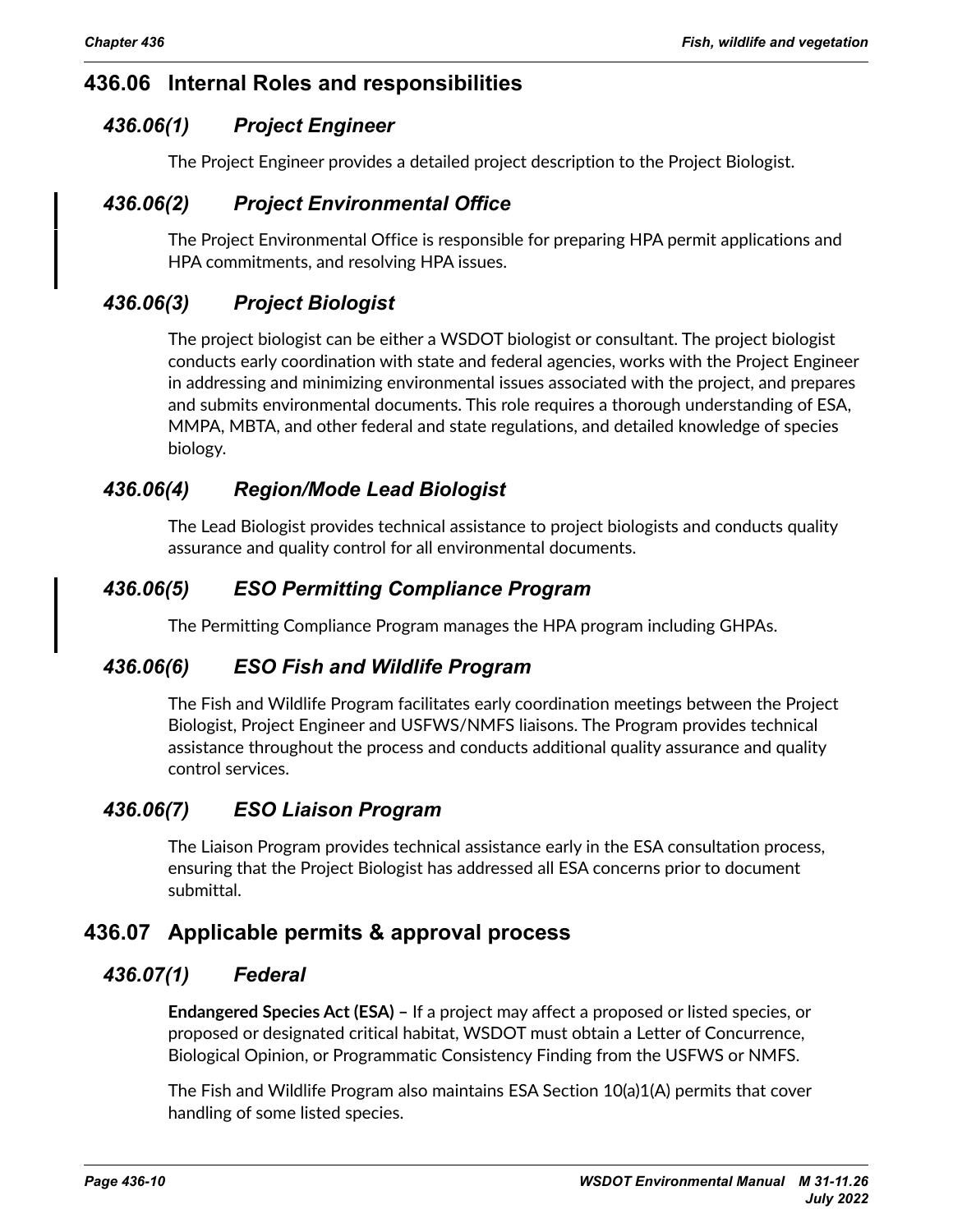**Fishery Conservation and Management Act (Magnuson-Stevens Act) –** If a project may affect essential fish habitat, WSDOT must prepare and submit an Essential Fish Habitat Assessment to NMFS. This assessment is included in an individual biological assessment or programmatic form. When ESA species are not present, a stand-alone EFH assessment may be required.

**Migratory Bird Treaty Act (MBTA) –** The Fish and Wildlife Program applies for an annual MBTA permit from the USFWS that covers most compliance issues. The project biologist will determine if a project requires the preparation of a Bird Protection Plan. This document includes measures to avoid or minimize impacts to nesting birds.

**Bald and Golden Eagle Protection Act (BGEPA) –** If a project may affect an active or inactive eagle nest, the project biologist will prepare a Bird Protection Plan, and coordinate with the Fish and Wildlife Program to obtain authorization from the USFWS.

**Marine Mammal Protection Act (MMPA) –** Projects that may disturb marine mammals must apply for an Incidental Harassment Authorization from NMFS.

# *436.07(2) State*

- WDFW [RCW 77.12.240](https://apps.leg.wa.gov/RCW/default.aspx?cite=77.12.240) authorizes take of species under the jurisdiction of WDFW. The Fish and Wildlife Program applies for an annual permit from the WDFW that covers most compliance issues
- The Washington Department of Fish and Wildlife (WDFW) requires HPA permits for hydraulic projects in, over, or near state waters [RCW 77.55](https://apps.leg.wa.gov/rcw/default.aspx?cite=77.55). WDFW defines a hydraulic project as "construction or performance of work that will use, divert, obstruct, or change the natural flow or bed of any of the salt or fresh waters of the state." [RCW 77.55.011](https://app.leg.wa.gov/RCW/default.aspx?cite=77.55.011) HPA permit provisions include measures that avoid and minimize impacts to fish life and fish habitat as WSDOT performs authorized activities. Provisions also cover requirements for notification, reporting, and compliance. Additional information about project activities that trigger HPAs and the permitting process is available on the WDFW website and the WSDOT [Fish](https://wsdot.wa.gov/engineering-standards/environmental-guidance/fish) webpage.
- Shoreline Management Acts (SMA). For more details see Chapter 431.

# *436.07(3) Local*

• Local Comprehensive Plans and Critical Area Ordinances (CAO) – For more details see Chapter 455.

<span id="page-10-0"></span>For more information on the permitting process, see Chapter 500.

# **436.08 Abbreviations and acronyms**

- AKART All Known, Available, and Reasonable Methods of Prevention, Control, and Treatment
- BA Biological Assessment
- BE Biological Evaluation
- BGEPA Bald and Golden Eagle Protection Act
- BO Biological Opinion
- BMP Best Management Practice
- BLM Bureau of Land Management
- CAO Critical Area Ordinance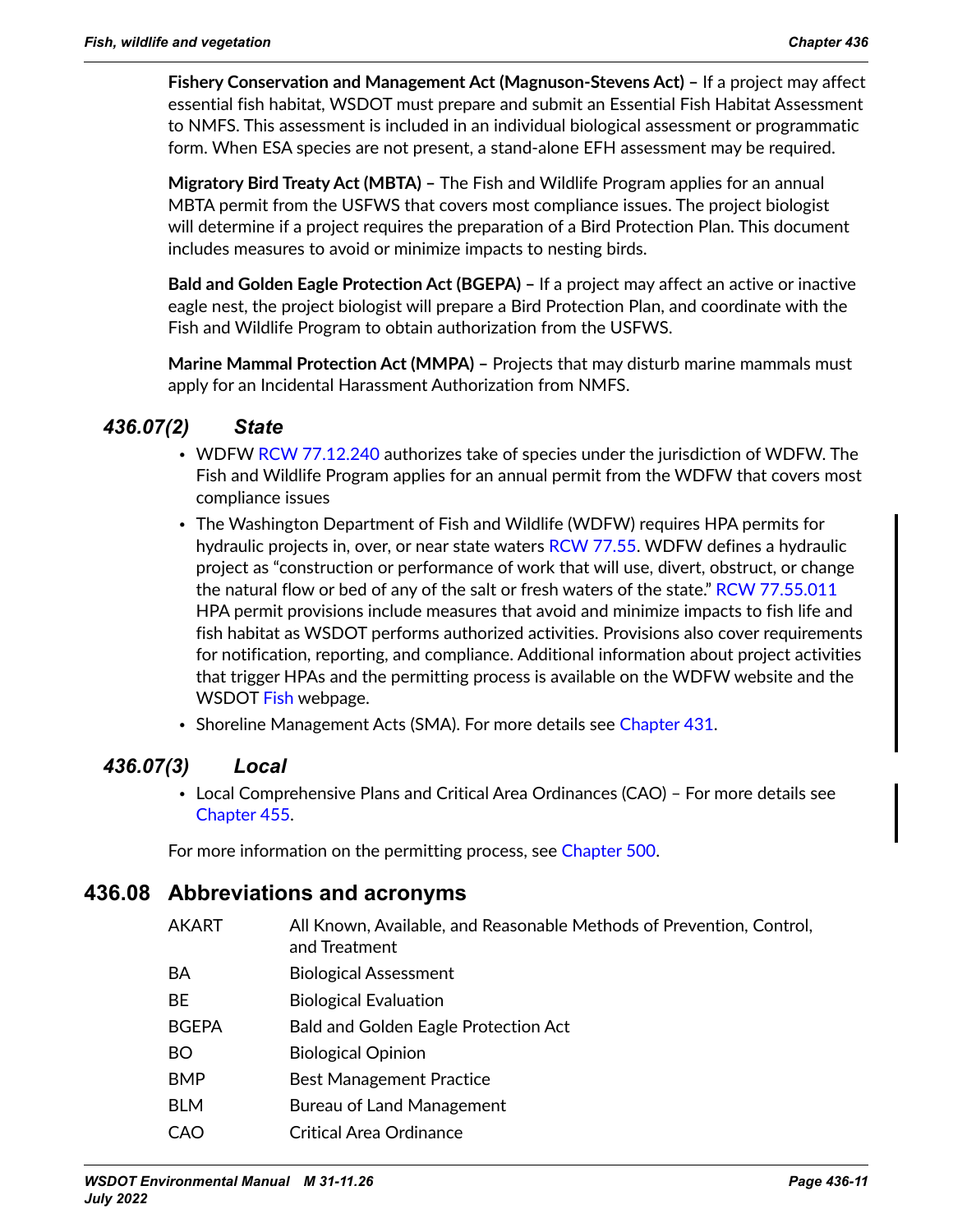| <b>EFH</b>   | <b>Essential Fish Habitat</b>                                                 |
|--------------|-------------------------------------------------------------------------------|
| <b>ESA</b>   | <b>Endangered Species Act</b>                                                 |
| <b>GHPA</b>  | General Hydraulic Project Approval                                            |
| <b>HCP</b>   | <b>Habitat Conservation Plan</b>                                              |
| <b>HPA</b>   | <b>Hydraulic Project Approval</b>                                             |
| <b>MBTA</b>  | Migratory Bird Treaty Act                                                     |
| <b>MMPA</b>  | <b>Marine Mammal Protection Act</b>                                           |
| <b>MOA</b>   | Memorandum of Agreement                                                       |
| <b>MOU</b>   | Memorandum of Understanding                                                   |
| <b>NEPA</b>  | National Environmental Policy Act                                             |
| <b>NFMA</b>  | National Forest Management Act                                                |
| <b>NOAA</b>  | National Oceanic and Atmospheric Administration                               |
| <b>NWFP</b>  | Northwest Forest Plan                                                         |
| <b>NMFS</b>  | <b>National Marine Fisheries Service</b>                                      |
| <b>PFMC</b>  | Pacific Fishery Management Council                                            |
| <b>RRMP</b>  | Regional Road Maintenance Program                                             |
| Service(s)   | United States Fish and Wildlife Service and National Marine Fisheries Service |
| <b>USFS</b>  | United States Forest Service                                                  |
| <b>USFWS</b> | United States Fish and Wildlife Service                                       |
| <b>WDFW</b>  | Washington State Department of Fish and Wildlife                              |

### **436.09 Glossary**

<span id="page-11-0"></span>**Candidate Species –** Any species of fish, wildlife, or plant considered for possible addition to the list of endangered and threatened species. These are taxa for which NMFS or USFWS has on file sufficient information on biological vulnerability and threat(s) to support issuance of a proposal to list, but issuance of a proposed rule is currently precluded by higher priority listing actions.

**Critical Habitat –** Under the Endangered Species Act, (1) the specific areas within the geographic area occupied by a federally listed species on which are found physical or biological features essential to conserving the species, and that may require special protection or management considerations; and (2) specific areas outside the geographic area occupied by a federally listed species when it is determined that such areas are essential for the conservation of the species.

**Effects of the Action (ESA) –** Effects that are caused by the proposed action and are later in time but are still reasonably certain to occur. (50 CFR 402.02)

**Endangered Species –** Any species which is in danger of extinction throughout all or a significant portion of its range.

**Federal Nexus –** A project with a federal nexus either has federal funding, requires federal permits, or takes place on federal lands.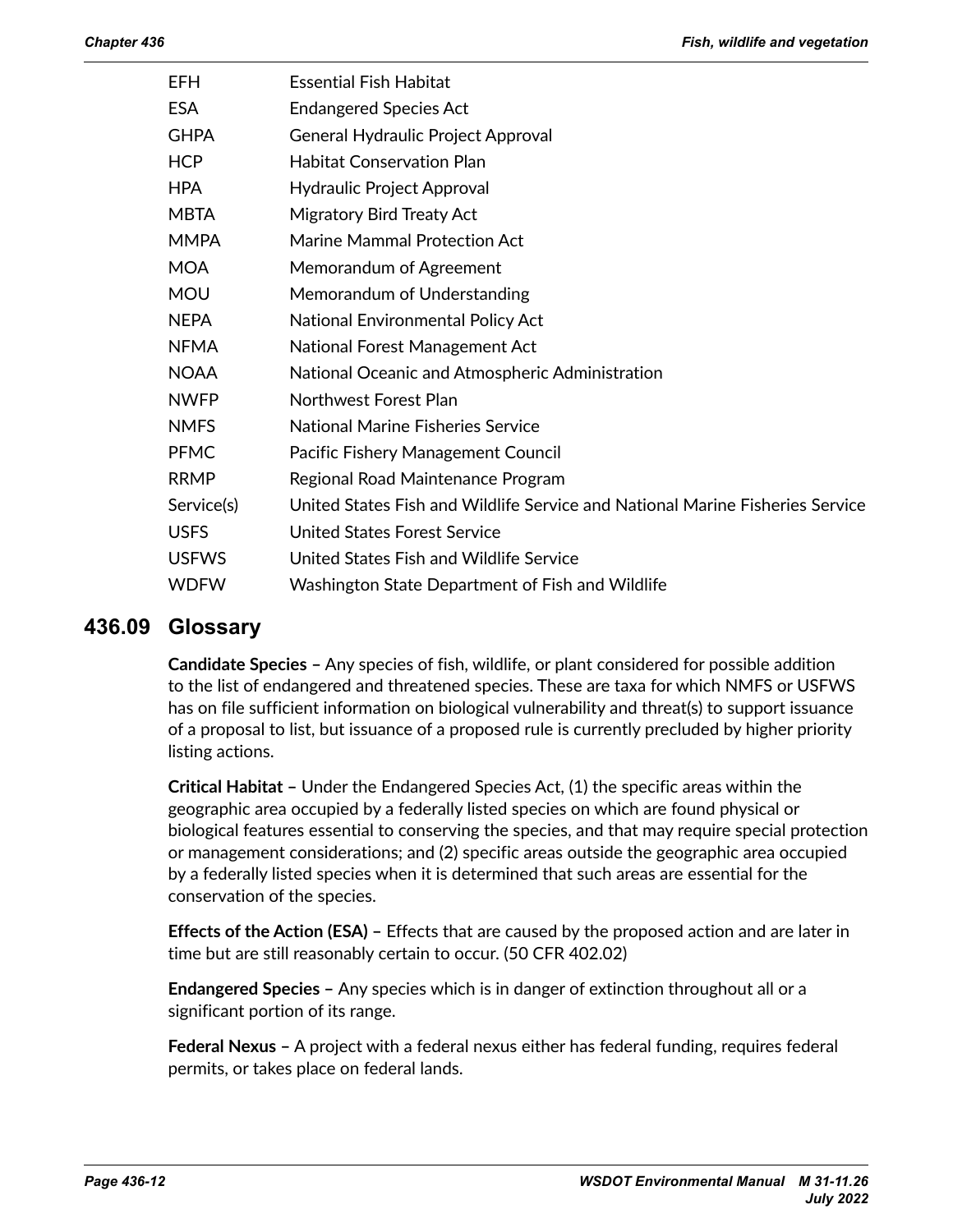**Habitat –** The physical or natural environment where a species or population may live.

**Incidental Take (ESA) –** Take of listed species that results from, but is not the intention of, carrying out an otherwise lawful activity.

**Jurisdiction –** Governing authority which interprets and applies laws and regulations.

**Listed Species –** Any species of fish, wildlife, or plant which has been determined to be endangered or threatened under Section 4 of the ESA.

**Programmatic Biological Assessment –** A biological assessment that establishes conditions allowing multiple actions on a program, regional or other basis to proceed through streamlined consultation processes with the Services.

**Proposed Species –** Any species of fish, wildlife, or plant that is proposed by NMFS or USFWS for federal listing under Section 4 of the ESA.

**Take –** Defined under the ESA as "to harass, harm, pursue, hunt, shoot, wound, kill, trap, capture, or collect or attempt to engage in any such conduct," including modification to a species' habitat.

**Threatened Species –** Any species which is likely to become endangered within the foreseeable future throughout all or a significant portion of its range.

**Viability –** Ability of a population to maintain sufficient size so it persists over time despite normal fluctuations in numbers; usually expressed as a probability of maintaining a specific population for a defined period.

**Watershed –** Basin including all water and land areas that drain to a common body of water.